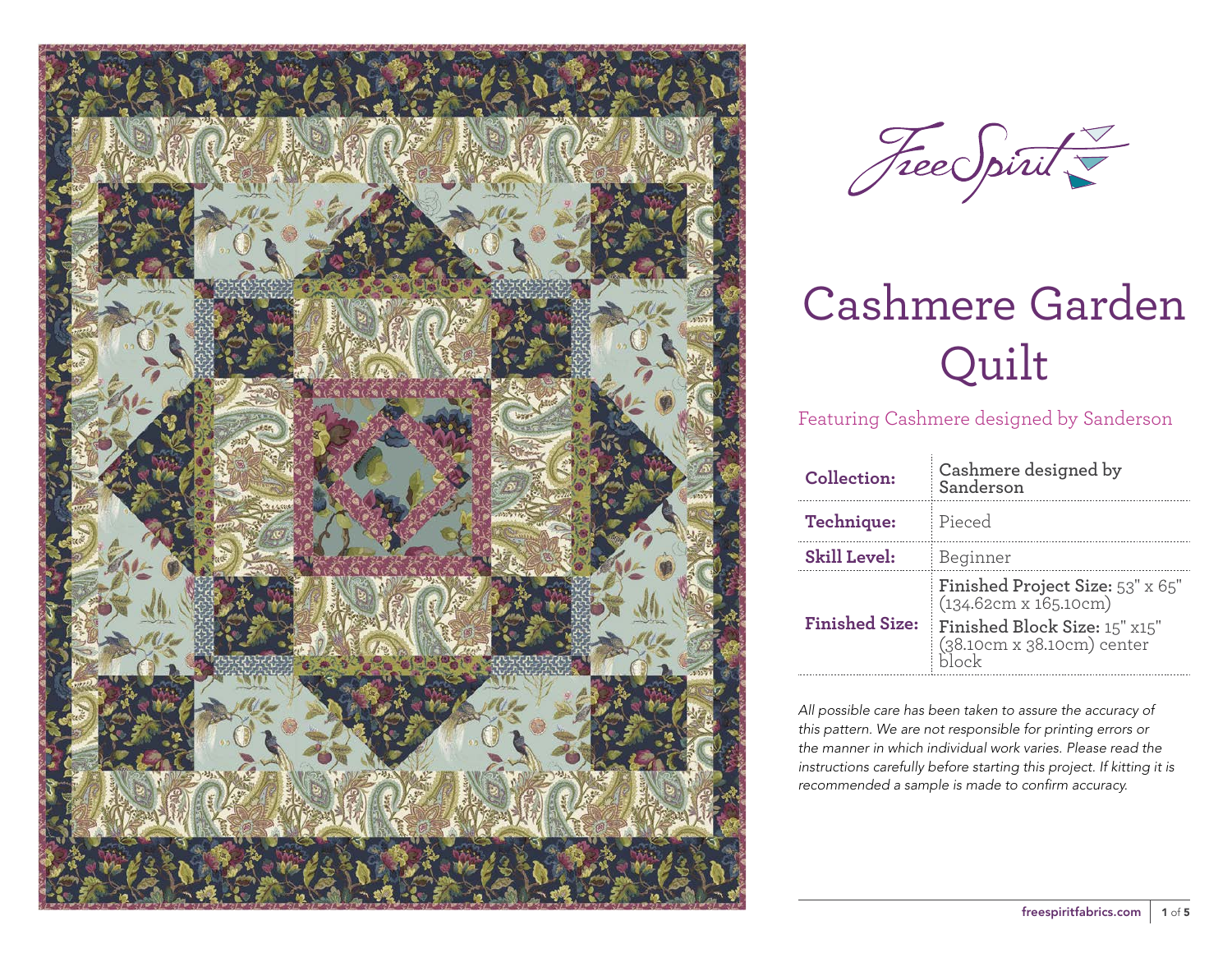TreeC

*Project designed by Lucy A. Fazely Tech edited by Alison M. Schmidt*

#### **Fabric Requirements**

| <b>DESIGN</b>                                                                                                    | <b>COLOR</b>                                             | <b>ITEM ID</b>                                                                                            | <b>YARDAGE</b>                                                                                                                                                    |     |     |                                     |                                     |     |
|------------------------------------------------------------------------------------------------------------------|----------------------------------------------------------|-----------------------------------------------------------------------------------------------------------|-------------------------------------------------------------------------------------------------------------------------------------------------------------------|-----|-----|-------------------------------------|-------------------------------------|-----|
| (A) Amanpuri<br>(B) Amanpuri Large<br>(C) Paradesia<br>(D) Cashmere Paisley<br>(E) Pelham<br>(F) Ottoman Flowers | Indigo<br>Garden<br>Garden<br>Garden<br>Garden<br>Garden | PWSA009.INDIGO<br>PWSA010.GARDEN<br>PWSA011.GARDEN<br>PWSA012.GARDEN<br>PWSA013.GARDEN*<br>PWSA014.GARDEN | $1\frac{1}{2}$ yards (1.37m)<br>$\frac{1}{4}$ yard (0.23m)<br>1 yard (0.91m)<br>$1\%$ yards $(1.03m)$<br>$\frac{3}{4}$ yard (0.69m)<br>$\frac{1}{4}$ yard (0.23m) |     |     |                                     |                                     |     |
| (G) Linden                                                                                                       | Garden                                                   | PWSA015.GARDEN                                                                                            | $\frac{1}{4}$ yard (0.23m)                                                                                                                                        | (A) | (B) | (C)                                 | (D)                                 | (E) |
| * includes binding<br><b>Backing (Purchased Separately)</b>                                                      |                                                          |                                                                                                           |                                                                                                                                                                   |     |     |                                     |                                     |     |
| 44" (111.76cm) wide<br>Amanpuri Large                                                                            | Garden                                                   | PWSA010.GARDEN                                                                                            | $3\frac{1}{2}$ yards (3.20m)                                                                                                                                      |     |     |                                     |                                     |     |
| <b>OR</b><br>108" (274.32cm) wide<br>Acanthus                                                                    | Verdant                                                  | QBWM002.VERDANT                                                                                           | $2\frac{1}{8}$ yards (1.94m)                                                                                                                                      | (F) | (G) | <b>Backing</b><br>44"<br>(111.76cm) | <b>Backing</b><br>44"<br>(111.76cm) |     |
|                                                                                                                  |                                                          |                                                                                                           |                                                                                                                                                                   |     |     |                                     |                                     |     |

#### **Additional Recommendations**

- 100% cotton thread in colors to match
- 61" x 73" (155cm x 185cm) batting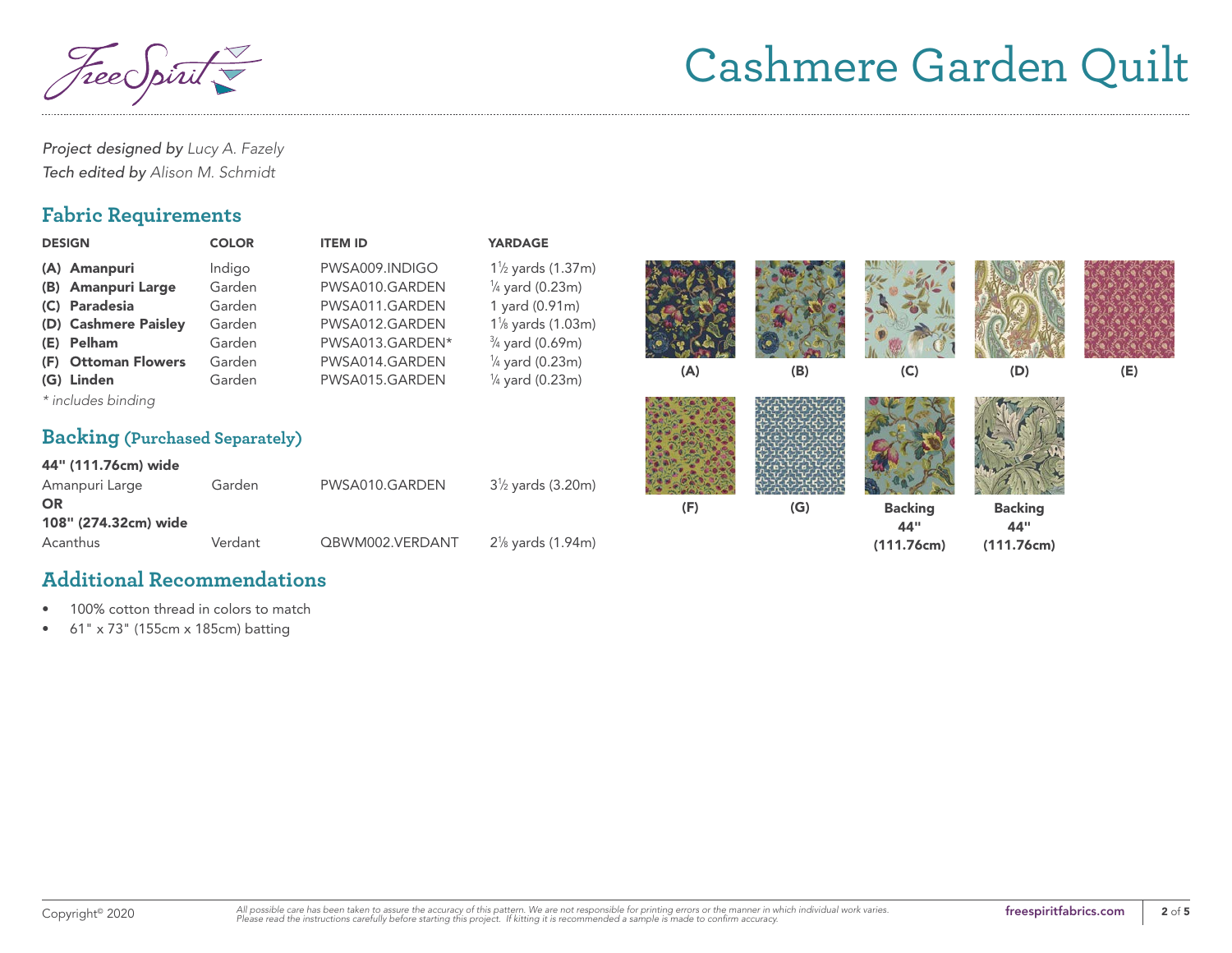### **Cutting**

#### WOF = Width of Fabric

#### Fabric A, cut:

(1)  $16^{1/4}$  x WOF; subcut (1)  $16^{1/4}$  square (cut in half diagonally twice) and (4) 8" squares (1)  $6\frac{1}{2}$ " x WOF; subcut (4)  $6\frac{1}{2}$ " squares. From remaining strip, trim down into (2) 2" x remaining WOF strips and subcut (12) 2" squares (3)  $5\frac{1}{2}$ " x WOF; sew together end-to-end and cut into (2) 51 ⁄2" x 531 ⁄2" borders (3)  $2\frac{1}{2}$ " (x WOF; sew together end-to-end and cut into (2) 21 ⁄2" x 551 ⁄2" borders

#### Fabric B, cut:

(1)  $7''$  x WOF; subcut (2)  $7''$  squares (1 cut in half diagonally, 1 cut in half diagonally in the opposite direction) and (1) 6" square

#### Fabric C, cut:

(1)  $8\frac{1}{2}$  x WOF; subcut (4)  $8\frac{1}{2}$  squares (2 cut in half diagonally, 2 cut in half diagonally in the opposite direction) (2) 8" WOF; subcut (8) 8" squares

#### Fabric D, cut:

(2) 61 ⁄2" x WOF; subcut (4) 61 ⁄2" x 151 ⁄2" pieces (3)  $5\frac{1}{2}$ " x WOF; sew together end-to-end and cut into (2) 51 ⁄2" x 491 ⁄2" borders (3)  $2\frac{1}{2}$ " x WOF; sew together end-to-end and cut into (2) 21 ⁄2" x 451 ⁄2" borders

#### Fabric E, cut:

(7)  $2\frac{1}{2}$ " x WOF for binding (2)  $2" \times \text{WOF}$ ; subcut (4)  $2" \times 12\frac{1}{2}$ " strips and (4) 2" x 6" strips

Fabric F, cut: (2) 2" x WOF; subcut (4) 2" x 151 ⁄2" strips

#### Fabric G, cut:

(2) 2" x WOF; subcut (8) 2" x 61 ⁄2" strips

#### **Instructions**

*Note: Use a 1 ⁄4") seam allowance throughout. Handle bias edges gently to avoid stretching. Sew all pieces with right sides together and raw edges even using matching thread. Press after each seam. Note orientation of fabric print as indicated by arrows.*

#### Block Assembly

1. Arrange the Fabric B 6" square, 4 Fabric E  $2" \times 6"$  strips, and 4 Fabric A  $2"$  squares in 3 rows. Stitch into rows. Sew rows together to complete a Nine-patch (9" square unfinished). Fig. 1





2. Sew 4 Fabric B 7" triangles, centered, to edges of the Nine-patch, keeping the Fabric B print oriented in the same directions in all triangles as shown by the arrows, to complete a Bordered Nine-patch (121 ⁄2" square unfinished). If needed, trim to size. Fig. 2

Fig. 2



3. Arrange the Bordered Nine-patch, 4 Fabric E 2"  $\times$  12<sup>1</sup>/<sub>2</sub>" strips, and 4 Fabric A 2" squares in 3 rows. Stitch into rows. Sew rows together to complete the Center Block (15 $\frac{1}{2}$ " unfinished). Fig. 3

Fig. 3

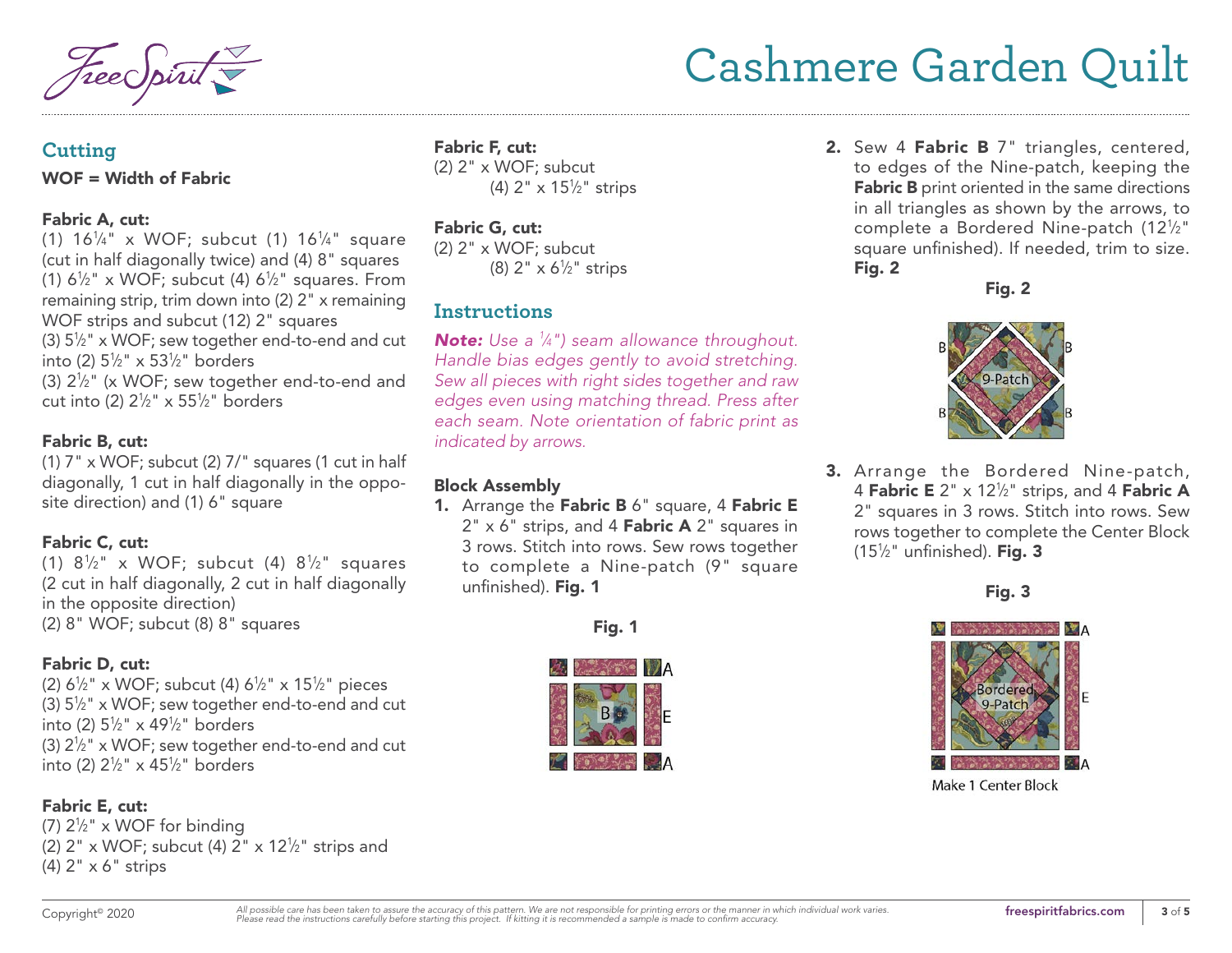**4.** Stitch a **Fabric F** 2"  $\times$  15½" strip lengthwise to each **Fabric D** 6½" x 15½" piece to make 4 of Unit 1 (8" x 15½" unfinished). **Fig. 4** 





- Make 4 Unit
- 5. Arrange 1 Fabric A 6<sup>1</sup>/<sub>2</sub>" square, 1 Fabric A 2" square, and 2 **Fabric G** 2" x 6½" strips in 2 rows. Stitch into rows. Sew rows together. Make a total of 4 of Unit 2 (8" square unfinished). Fig. 5

Fig. 5



Make 1 each Unit 2

**6.** Sew 2 **Fabric C**  $8\frac{1}{2}$ " triangles to short edges of a **Fabric A** 16¼" triangle, paying attention to the orientation of the fabric prints as shown by the arrows. Make a total of 4 of Unit 3 (8"  $\times$  15<sup>1</sup>/<sub>2</sub>" unfinished). If needed, trim to size. Fig. 6

Fig. 6



Make 1 each Unit 3

### **Quilt Top Assembly**

- 7. Noting the **Quilt Layout** diagram on page 5 for fabric print orientation, arrange the Center Block, all units, and Fabrics A and C 8" squares in 5 rows. Sew into rows. Sew rows together. Quilt center measures 451 ⁄2"square (unfinished).
- **8.** Sew Fabric D  $2\frac{1}{2}$ " x 45<sup> $1/2$ </sup>" borders to right and left sides of quilt center. Add Fabric D  $5\frac{1}{2}$ " x 49<sup>1</sup>/<sub>2</sub>" borders to top and bottom of quilt center.
- **9.** Stitch **Fabric A**  $2\frac{1}{2}$ " x  $55\frac{1}{2}$ " borders to right and left sides of quilt. Add **Fabric A** 5½" x 53<sup>1/2</sup> borders to top and bottom of quilt. Quilt top should measure  $53\frac{1}{2}$ " x  $65\frac{1}{2}$ " (135.89cm x 166.37cm) unfinished.

### **Finishing**

- 10. Layer the backing right side down, batting, and quilt top right side up. Quilt as desired.
- **11.** Sew the  $(7)$   $2\frac{1}{2}$ " x WOF **Fabric E** strips together with diagonal seams into one continuous strip. Press strip in half lengthwise with wrong sides together.
- 12. Carefully trim backing and batting even with quilt top.
- 13. Leaving an 8" (20.32cm) tail of binding, sew binding to top of quilt through all layers matching all raw edges. Miter corners. Stop approximately 12" (30.48cm) from where you started. Lay both loose ends of binding flat along quilt edge. Where these two loose ends meet, fold them back on themselves and press to form a crease. Using this crease as your stitching line, sew the two open ends of the binding together right sides together. Trim seam to  $\frac{1}{4}$ " (.64cm) and press open. Finish sewing binding to quilt.
- 14. Turn binding to back of quilt and blind stitch in place.